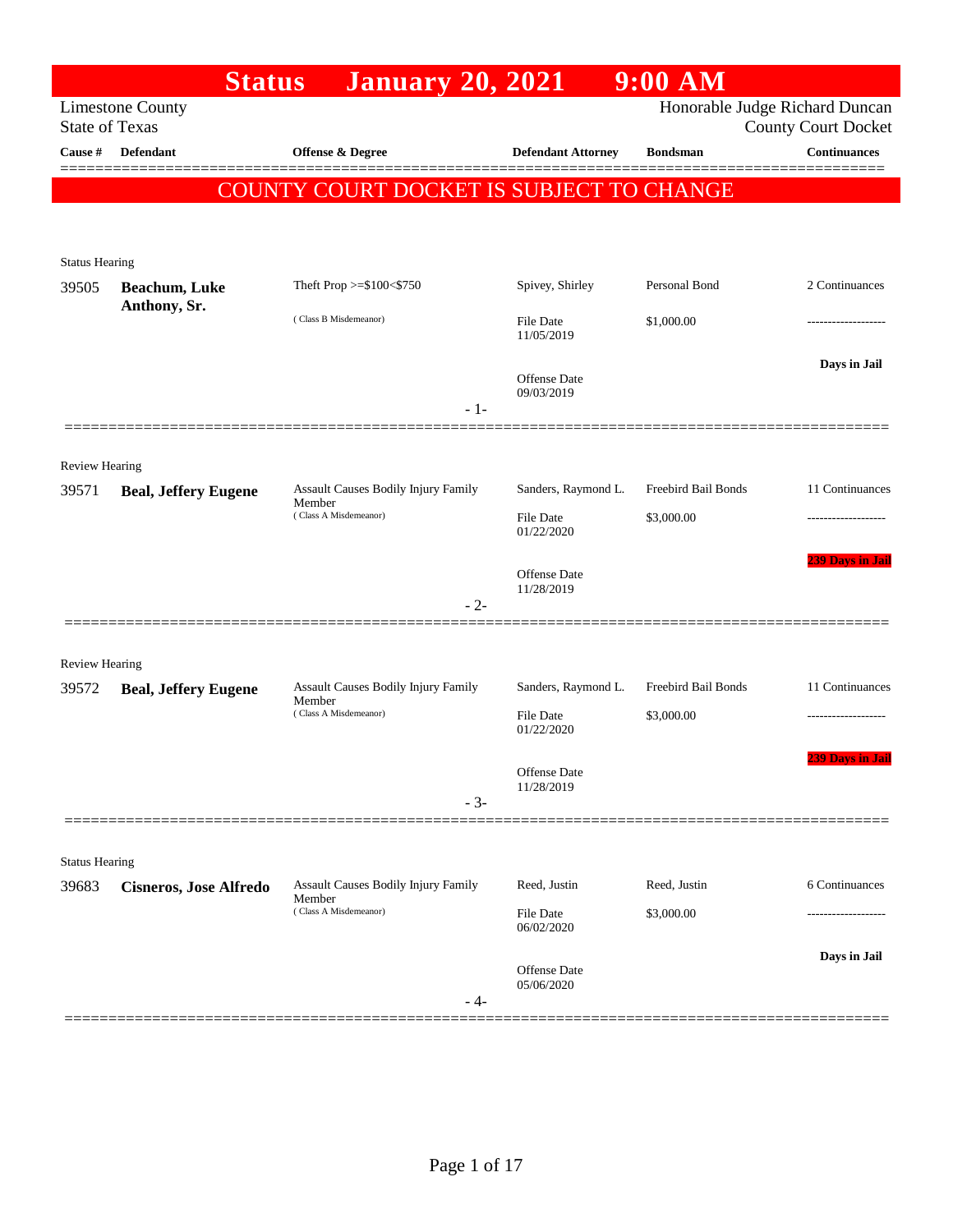|                         | <b>Status</b>                           | <b>January 20, 2021</b>                           |                                   | $9:00$ AM           |                                                              |
|-------------------------|-----------------------------------------|---------------------------------------------------|-----------------------------------|---------------------|--------------------------------------------------------------|
| <b>State of Texas</b>   | <b>Limestone County</b>                 |                                                   |                                   |                     | Honorable Judge Richard Duncan<br><b>County Court Docket</b> |
| Cause #                 | <b>Defendant</b>                        | Offense & Degree                                  | <b>Defendant Attorney</b>         | <b>Bondsman</b>     | <b>Continuances</b>                                          |
|                         |                                         | COUNTY COURT DOCKET IS SUBJECT TO CHANGE          |                                   |                     |                                                              |
|                         |                                         |                                                   |                                   |                     |                                                              |
| <b>Status Hearing</b>   |                                         |                                                   |                                   |                     |                                                              |
| 39684                   | <b>Cisneros, Jose Alfredo</b>           | Assault Causes Bodily Injury Family               | Reed, Justin                      | Reed, Justin        | 6 Continuances                                               |
|                         |                                         | Member<br>(Class A Misdemeanor)                   | <b>File Date</b><br>06/02/2020    | \$3,000.00          |                                                              |
|                         |                                         |                                                   | <b>Offense</b> Date<br>05/06/2020 |                     | Days in Jail                                                 |
|                         |                                         | $-5-$                                             |                                   |                     |                                                              |
|                         |                                         |                                                   |                                   |                     |                                                              |
| Review Hearing<br>39546 | <b>Collins</b> , James                  | Driving W/Lic Inv W/Prev<br>Conv/Susp/W/O Fin Res |                                   | Freebird Bail Bonds | 2 Continuances                                               |
|                         | <b>Deshane</b>                          | (Class B Misdemeanor)                             | <b>File Date</b><br>12/26/2019    | \$2,000.00          |                                                              |
|                         |                                         |                                                   | <b>Offense</b> Date<br>08/05/2019 |                     | Days in Jail                                                 |
|                         |                                         | $-6-$                                             |                                   |                     |                                                              |
|                         |                                         |                                                   |                                   |                     |                                                              |
| Review Hearing<br>39547 | <b>Collins, James</b><br><b>Deshane</b> | Unl Carrying Weapon                               |                                   | Freebird Bail Bonds | 2 Continuances                                               |
|                         |                                         | (Class A Misdemeanor)                             | <b>File Date</b><br>12/26/2019    | \$3,000.00          | .                                                            |
|                         |                                         |                                                   | <b>Offense Date</b><br>08/05/2019 |                     | Days in Jail                                                 |
|                         |                                         | $-7-$                                             |                                   |                     |                                                              |
| Review Hearing          |                                         |                                                   |                                   |                     |                                                              |
| 39549                   | <b>Collins, Jeremy Jerrod</b>           | Driving W/Lic Inv W/Prev                          | Reed, Benjie                      | Reed, Benjie        | 2 Continuances                                               |
|                         |                                         | Conv/Susp/W/O Fin Res<br>(Class B Misdemeanor)    | <b>File Date</b><br>12/26/2019    | \$2,000.00          |                                                              |
|                         |                                         | $-8-$                                             | <b>Offense Date</b><br>11/09/2019 |                     | Days in Jail                                                 |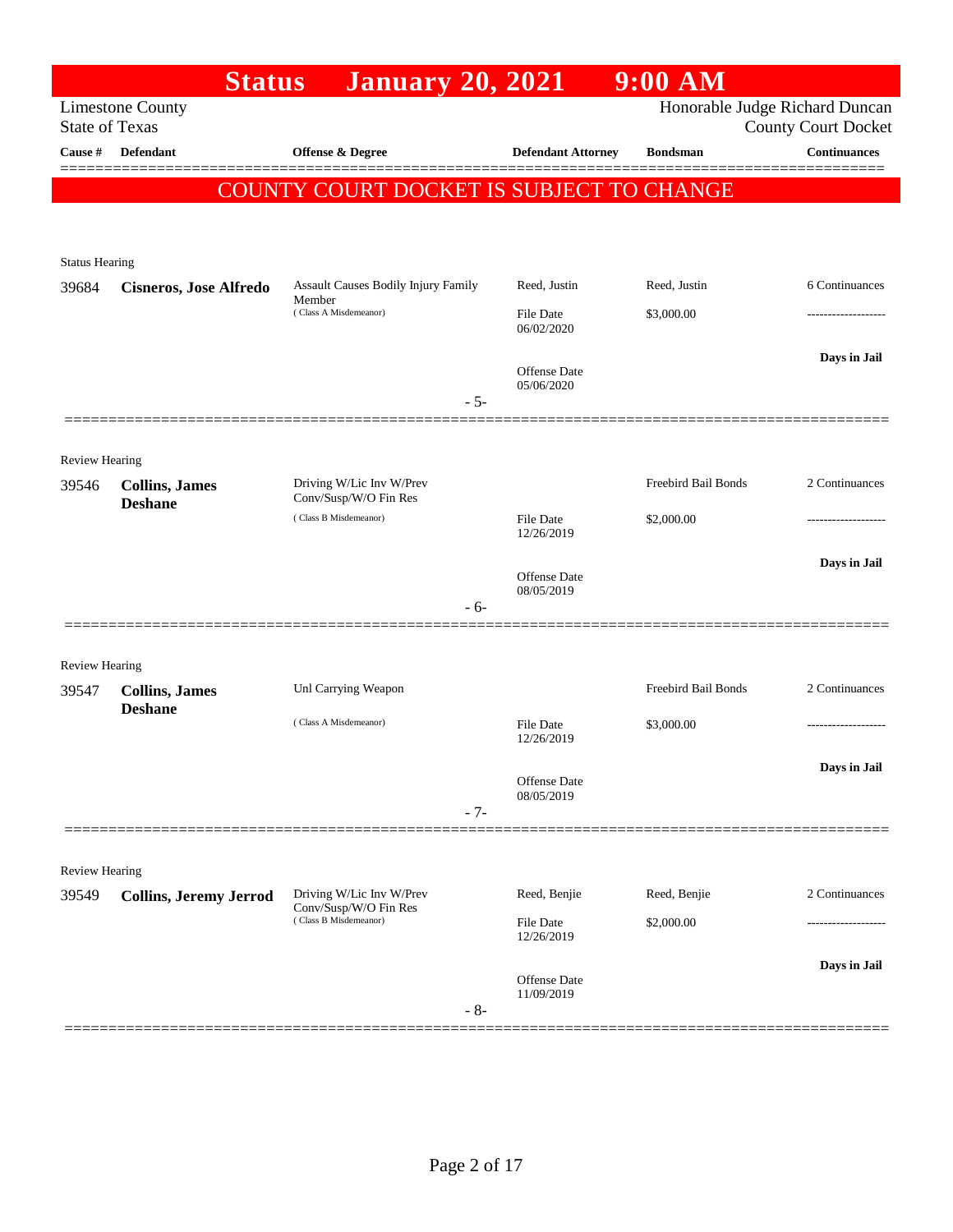|                       | <b>Status</b>             | <b>January 20, 2021</b>                                                   |                                                | $9:00$ AM                       |                                                              |
|-----------------------|---------------------------|---------------------------------------------------------------------------|------------------------------------------------|---------------------------------|--------------------------------------------------------------|
| <b>State of Texas</b> | <b>Limestone County</b>   |                                                                           |                                                |                                 | Honorable Judge Richard Duncan<br><b>County Court Docket</b> |
| Cause #               | <b>Defendant</b>          | Offense & Degree                                                          | <b>Defendant Attorney</b>                      | <b>Bondsman</b>                 | <b>Continuances</b>                                          |
|                       |                           | COUNTY COURT DOCKET IS SUBJECT TO CHANGE                                  |                                                |                                 |                                                              |
| <b>Status Hearing</b> |                           |                                                                           |                                                |                                 |                                                              |
| 39700                 | Davila-Alvarado, Jose     | Driving While Intoxicated<br>(Class B Misdemeanor)                        | Reed, Benjie<br>File Date<br>06/26/2020        | County Bail Bonds<br>\$2,000.00 | 2 Continuances                                               |
|                       |                           | $-9-$                                                                     | <b>Offense</b> Date<br>05/23/2020              |                                 | Days in Jail                                                 |
| <b>Status Hearing</b> |                           |                                                                           |                                                |                                 |                                                              |
| 39761                 | Dick, Dominion Alan       | Duty On Striking Fixture/Hwy<br>Landscape>=\$200<br>(Class B Misdemeanor) | Reed, Justin<br><b>File Date</b><br>11/04/2020 | Personal Bond<br>\$2,000.00     | 2 Continuances                                               |
|                       |                           | $-10-$                                                                    | Offense Date<br>10/05/2020                     |                                 | Days in Jail                                                 |
| <b>Status Hearing</b> |                           |                                                                           |                                                |                                 |                                                              |
| 39762                 | Dick, Dominion Alan       | Driving While Intoxicated<br>(Class B Misdemeanor)                        | Reed, Justin<br><b>File Date</b><br>11/04/2020 | Personal Bond<br>\$2,000.00     | 2 Continuances<br>-------------------                        |
|                       |                           | $-11-$                                                                    | Offense Date<br>10/05/2020                     |                                 | Days in Jail                                                 |
| <b>Status Hearing</b> |                           |                                                                           |                                                |                                 |                                                              |
| 39766                 | Duke, Christopher<br>Lynn | Resist Arrest Search Or Transport                                         | Reed, Justin                                   | County Bail Bonds               | 1 Continuances                                               |
|                       |                           | (Class A Misdemeanor)                                                     | File Date<br>11/05/2020                        | \$3,000.00                      |                                                              |
|                       |                           | $-12-$                                                                    | Offense Date<br>08/10/2020                     |                                 | Days in Jail                                                 |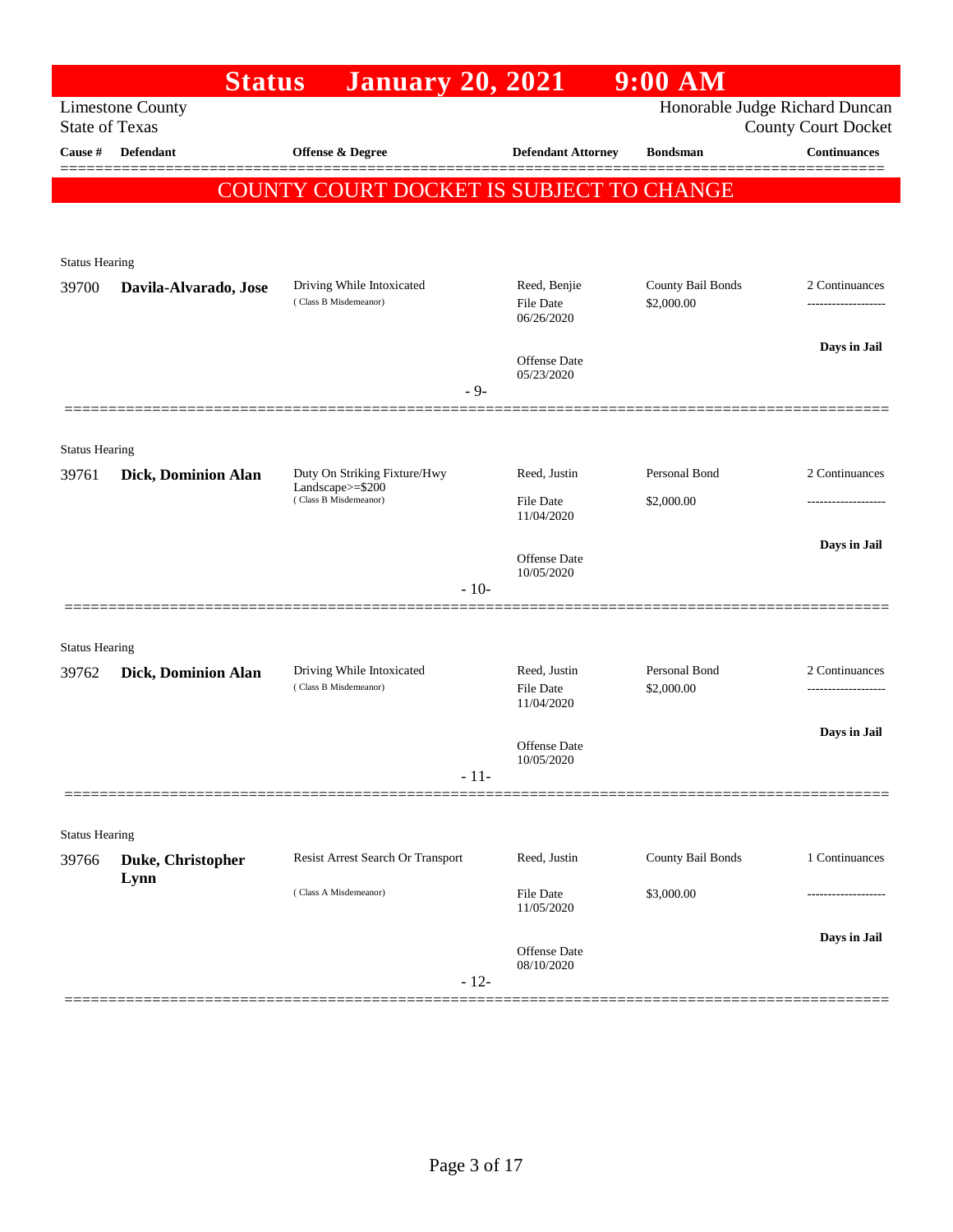|                                | <b>Status</b>                 | <b>January 20, 2021</b>                            |                                                   | $9:00$ AM                   |                                                              |
|--------------------------------|-------------------------------|----------------------------------------------------|---------------------------------------------------|-----------------------------|--------------------------------------------------------------|
| <b>State of Texas</b>          | <b>Limestone County</b>       |                                                    |                                                   |                             | Honorable Judge Richard Duncan<br><b>County Court Docket</b> |
| Cause #                        | <b>Defendant</b>              | <b>Offense &amp; Degree</b>                        | <b>Defendant Attorney</b>                         | <b>Bondsman</b>             | <b>Continuances</b>                                          |
|                                |                               | COUNTY COURT DOCKET IS SUBJECT TO CHANGE           |                                                   |                             |                                                              |
| <b>Status Hearing</b>          |                               |                                                    |                                                   |                             |                                                              |
| 39767                          | Duke, Christopher             | Unl Carrying Weapon                                | Reed, Justin                                      | County Bail Bonds           | 1 Continuances                                               |
|                                | Lynn                          | (Class A Misdemeanor)                              | <b>File Date</b><br>11/05/2020                    | \$3,000.00                  |                                                              |
|                                |                               | $-13-$                                             | <b>Offense Date</b><br>08/10/2020                 |                             | Days in Jail                                                 |
|                                |                               |                                                    |                                                   |                             |                                                              |
| <b>Status Hearing</b>          |                               |                                                    |                                                   |                             |                                                              |
| 39768                          | Duke, Christopher<br>Lynn     | Tamper W/ Identification Numbers                   | Reed, Justin                                      | County Bail Bonds           | 1 Continuances                                               |
|                                |                               | (Class A Misdemeanor)                              | <b>File Date</b><br>11/05/2020                    | \$3,000.00                  | ----------------                                             |
|                                |                               |                                                    | <b>Offense Date</b><br>08/10/2020                 |                             | Days in Jail                                                 |
|                                |                               | $-14-$                                             |                                                   |                             |                                                              |
| <b>Status Hearing</b>          |                               |                                                    |                                                   |                             |                                                              |
| 39631                          | <b>Estridge, Joey Michael</b> | Assault Cause Bodily Inj.<br>(Class A Misdemeanor) | Burkeen, Daniel<br><b>File Date</b><br>03/31/2020 | Personal Bond<br>\$3,000.00 | 6 Continuances                                               |
|                                |                               |                                                    | Offense Date<br>02/07/2020                        |                             | Days in Jail                                                 |
|                                |                               | $-15-$                                             |                                                   |                             |                                                              |
|                                |                               |                                                    |                                                   |                             |                                                              |
| <b>Status Hearing</b><br>39632 | <b>Estridge, Joey Michael</b> | Assault Cause Bodily Inj.                          | Burkeen, Daniel                                   | Personal Bond               | 6 Continuances                                               |
|                                |                               | (Class A Misdemeanor)                              | <b>File Date</b><br>03/31/2020                    | \$3,000.00                  |                                                              |
|                                |                               | $-16-$                                             | Offense Date<br>02/07/2020                        |                             | Days in Jail                                                 |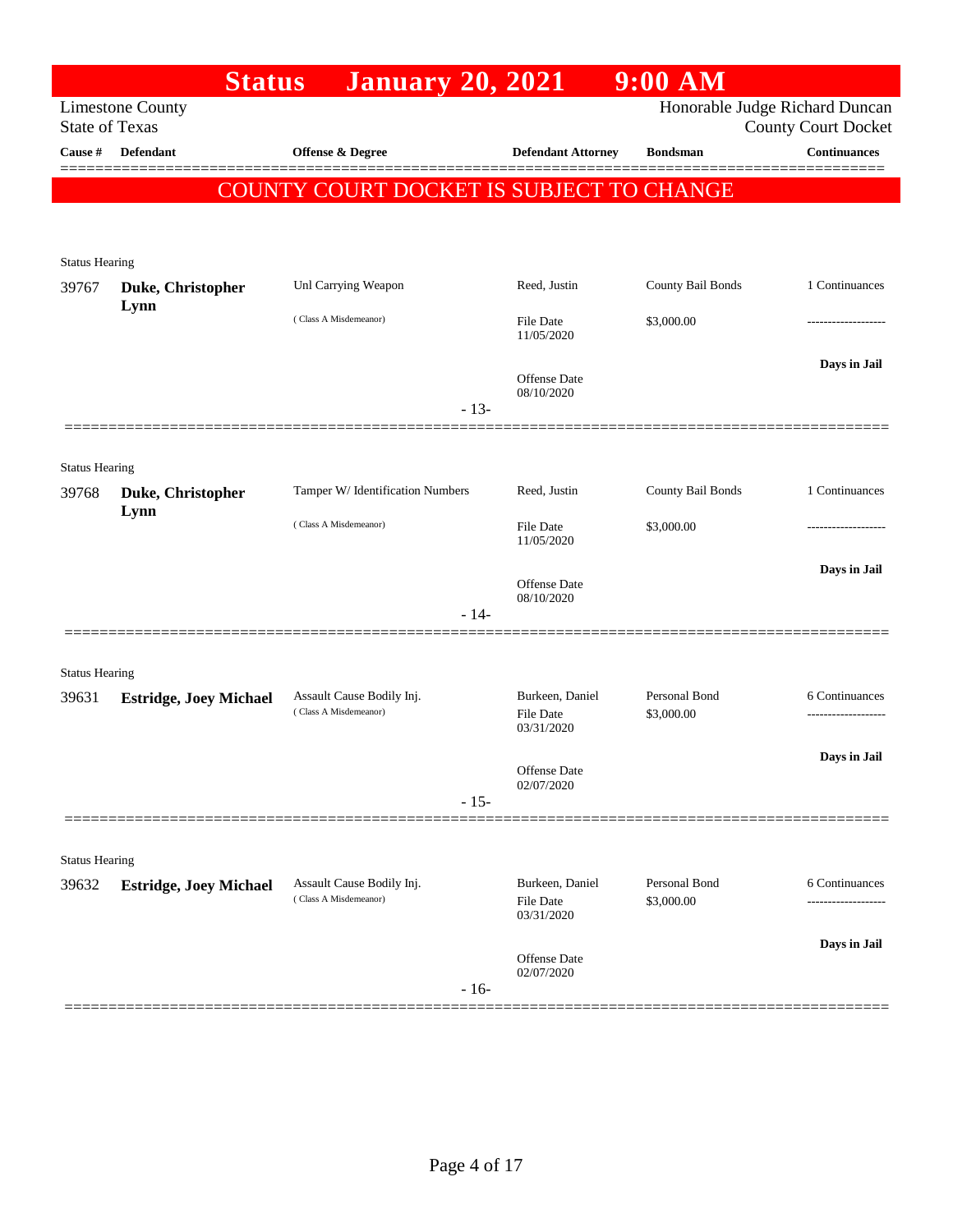| <b>State of Texas</b><br>Cause # | <b>Limestone County</b><br>Defendant | <b>January 20, 2021</b>                            |                                            |                                 | Honorable Judge Richard Duncan |
|----------------------------------|--------------------------------------|----------------------------------------------------|--------------------------------------------|---------------------------------|--------------------------------|
|                                  |                                      |                                                    |                                            |                                 | <b>County Court Docket</b>     |
|                                  |                                      | Offense & Degree                                   | <b>Defendant Attorney</b>                  | <b>Bondsman</b>                 | <b>Continuances</b>            |
|                                  |                                      | COUNTY COURT DOCKET IS SUBJECT TO CHANGE           |                                            |                                 |                                |
|                                  |                                      |                                                    |                                            |                                 |                                |
| <b>Status Hearing</b>            |                                      |                                                    |                                            |                                 |                                |
| 39731                            | Frisby, Christopher                  | Criminal Trespass W/Deadly Weapon                  | Reed, Benjie                               | Reed, Benjie                    | 4 Continuances                 |
|                                  | Ray                                  | (Class A Misdemeanor)                              | <b>File Date</b><br>08/20/2020             | \$3,000.00                      |                                |
|                                  |                                      | $-17-$                                             | Offense Date<br>03/24/2020                 |                                 | Days in Jail                   |
|                                  |                                      |                                                    |                                            |                                 |                                |
| <b>Status Hearing</b>            |                                      |                                                    |                                            |                                 |                                |
| 39677                            | <b>Gray, Toby Dwayne</b>             | Driving While Intoxicated<br>(Class B Misdemeanor) | Moore, David E.<br>File Date<br>05/19/2020 | County Bail Bonds<br>\$2,000.00 | 4 Continuances                 |
|                                  |                                      |                                                    | <b>Offense</b> Date                        |                                 | Days in Jail                   |
|                                  |                                      | $-18-$                                             | 01/31/2020                                 |                                 |                                |
|                                  |                                      |                                                    |                                            |                                 |                                |
| <b>Status Hearing</b><br>39522   | Harrison, Bobby Lee                  | Assault Causes Bodily Injury Family                | Martin, Chris E.                           | Freebird Bail Bonds             | 1 Continuances                 |
|                                  |                                      | Member<br>(Class A Misdemeanor)                    | File Date<br>12/03/2019                    | \$3,000.00                      |                                |
|                                  |                                      |                                                    | Offense Date                               |                                 | Days in Jail                   |
|                                  |                                      | $-19-$                                             | 09/15/2019                                 |                                 |                                |
|                                  |                                      |                                                    |                                            |                                 |                                |
| <b>Status Hearing</b><br>39523   | Harrison, Bobby Lee                  | Unlawful Restraint                                 | Martin, Chris E.                           | Freebird Bail Bonds             | 1 Continuances                 |
|                                  |                                      | (Class A Misdemeanor)                              | <b>File Date</b><br>12/03/2019             | \$3,000.00                      |                                |
|                                  |                                      |                                                    | Offense Date                               |                                 | Days in Jail                   |
|                                  |                                      | $-20-$                                             | 09/15/2019                                 |                                 |                                |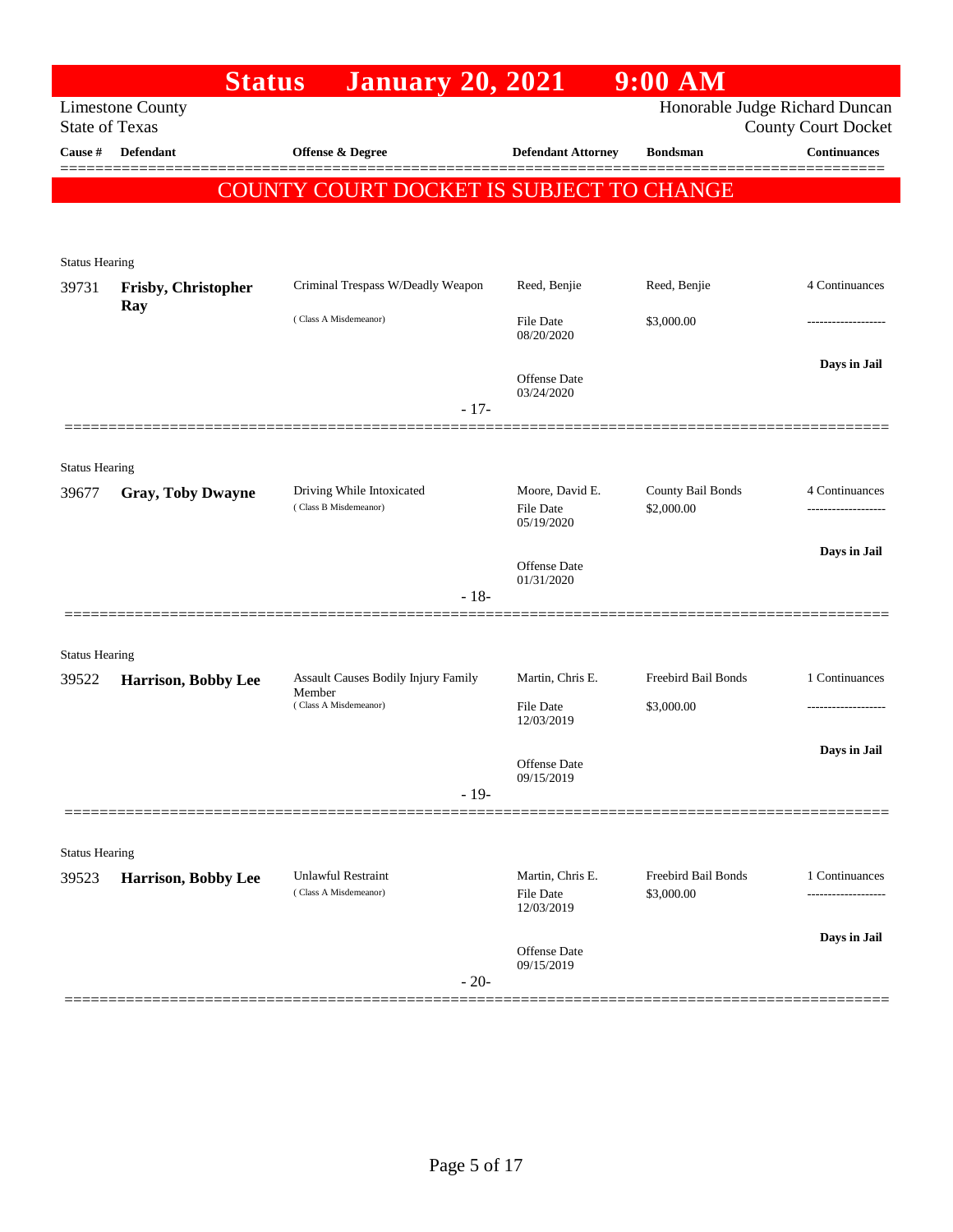|                                | <b>Status</b>                         | <b>January 20, 2021</b>                           |                                   | $9:00$ AM         |                                                              |
|--------------------------------|---------------------------------------|---------------------------------------------------|-----------------------------------|-------------------|--------------------------------------------------------------|
| <b>State of Texas</b>          | <b>Limestone County</b>               |                                                   |                                   |                   | Honorable Judge Richard Duncan<br><b>County Court Docket</b> |
| Cause #                        | <b>Defendant</b>                      | <b>Offense &amp; Degree</b>                       | <b>Defendant Attorney</b>         | <b>Bondsman</b>   | <b>Continuances</b>                                          |
|                                |                                       | COUNTY COURT DOCKET IS SUBJECT TO CHANGE          |                                   |                   |                                                              |
|                                |                                       |                                                   |                                   |                   |                                                              |
|                                |                                       |                                                   |                                   |                   |                                                              |
| <b>Status Hearing</b><br>39544 | <b>Henson Byrd, Brittney</b><br>Laray | False Report To Police Off/Sp Inv/Law<br>Enf Empl | Reed, Benjie                      | Personal Bond     | 11 Continuances                                              |
|                                |                                       | (Class B Misdemeanor)                             | <b>File Date</b><br>12/26/2019    | \$2,000.00        |                                                              |
|                                |                                       |                                                   | <b>Offense</b> Date<br>08/15/2019 |                   | Days in Jail                                                 |
|                                |                                       | $-21-$                                            |                                   |                   |                                                              |
| Plea Hearing                   |                                       |                                                   |                                   |                   |                                                              |
| 39544                          | <b>Henson Byrd, Brittney</b><br>Laray | False Report To Police Off/Sp Inv/Law<br>Enf Empl | Reed, Benjie                      | Personal Bond     | 2 Continuances                                               |
|                                |                                       | (Class B Misdemeanor)                             | File Date<br>12/26/2019           | \$2,000.00        |                                                              |
|                                |                                       |                                                   | <b>Offense</b> Date               |                   | Days in Jail                                                 |
|                                |                                       | $-22-$                                            | 08/15/2019                        |                   |                                                              |
| <b>Review Hearing</b>          |                                       |                                                   |                                   |                   |                                                              |
| 39380                          | Hobbs, Broderick<br><b>Ramon</b>      | Poss Marij <2oz                                   | Tate, Greg                        | County Bail Bonds | 6 Continuances                                               |
|                                |                                       | (Class B Misdemeanor)                             | File Date<br>06/14/2019           | \$1,000.00        | .                                                            |
|                                |                                       |                                                   | <b>Offense Date</b>               |                   | Days in Jail                                                 |
|                                |                                       | $-23-$                                            | 05/08/2019                        |                   |                                                              |
|                                |                                       |                                                   |                                   |                   |                                                              |
| <b>Status Hearing</b>          |                                       | Driving While Intoxicated Bac >=0.15              | Moore, David E.                   | Personal Bond     | 6 Continuances                                               |
| 39687                          | Jackson, Detriauna<br>Keishon         |                                                   |                                   |                   |                                                              |
|                                |                                       | (Class A Misdemeanor)                             | File Date<br>06/12/2020           | \$2,000.00        |                                                              |
|                                |                                       |                                                   | <b>Offense</b> Date<br>01/30/2020 |                   | Days in Jail                                                 |
|                                |                                       | $-24-$                                            |                                   |                   |                                                              |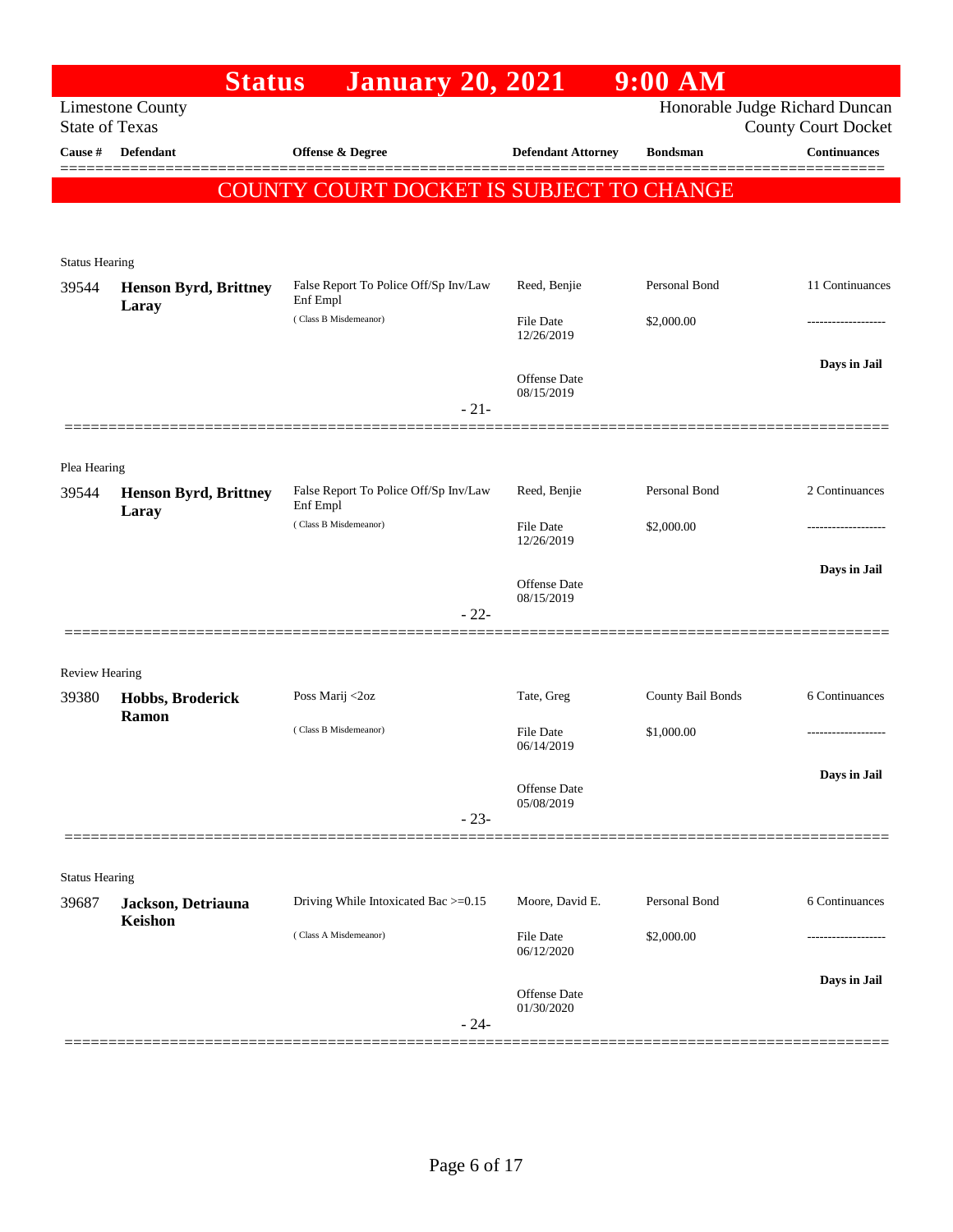|                                | <b>Status</b>                 | <b>January 20, 2021</b>                            |                                         | $9:00$ AM                         |                                                              |
|--------------------------------|-------------------------------|----------------------------------------------------|-----------------------------------------|-----------------------------------|--------------------------------------------------------------|
| <b>State of Texas</b>          | <b>Limestone County</b>       |                                                    |                                         |                                   | Honorable Judge Richard Duncan<br><b>County Court Docket</b> |
| Cause #                        | <b>Defendant</b>              | Offense & Degree                                   | <b>Defendant Attorney</b>               | <b>Bondsman</b>                   | <b>Continuances</b>                                          |
|                                |                               |                                                    |                                         |                                   |                                                              |
|                                |                               | <b>COUNTY COURT DOCKET IS SUBJECT TO CHANGE</b>    |                                         |                                   |                                                              |
|                                |                               |                                                    |                                         |                                   |                                                              |
| <b>Status Hearing</b>          |                               |                                                    |                                         |                                   |                                                              |
| 39718                          | Jackson, Detriauna<br>Keishon | Bail Jumping And Fail To Appear                    | Moore, David E.                         |                                   | 5 Continuances                                               |
|                                |                               | (Class A Misdemeanor)                              | File Date<br>07/21/2020                 |                                   |                                                              |
|                                |                               | $-25-$                                             | <b>Offense</b> Date<br>07/09/2020       |                                   | Days in Jail                                                 |
|                                |                               |                                                    |                                         |                                   |                                                              |
|                                |                               |                                                    |                                         |                                   |                                                              |
| <b>Status Hearing</b><br>39639 | Lide, Thornton Kelly          | Driving While Intoxicated<br>(Class B Misdemeanor) | Reed, Justin<br>File Date<br>04/03/2020 | Freebird Bail Bonds<br>\$2,000.00 | 6 Continuances                                               |
|                                |                               |                                                    | <b>Offense</b> Date<br>02/29/2020       |                                   | 92 Days in Jail                                              |
|                                |                               | $-26-$                                             |                                         |                                   |                                                              |
|                                |                               |                                                    |                                         |                                   |                                                              |
| Arraignment                    |                               | Theft Prop $>=\$100<\$750$                         |                                         | County Bail Bonds                 | 2 Continuances                                               |
| 39481                          | Lujuan, Tristy Lynn           | (Class B Misdemeanor)                              | <b>File Date</b><br>10/01/2019          | \$1,000.00                        |                                                              |
|                                |                               |                                                    | <b>Offense</b> Date<br>03/19/2019       |                                   | Days in Jail                                                 |
|                                |                               | $-27-$                                             |                                         |                                   |                                                              |
|                                |                               |                                                    |                                         |                                   |                                                              |
| <b>Status Hearing</b>          |                               |                                                    |                                         |                                   |                                                              |
| 39495                          | Mack, Alton Maurice,<br>Jr.   | Criminal Mischief >=\$100<\$750                    | Reed, Benjie                            | Freebird Bail Bonds               | 12 Continuances                                              |
|                                |                               | (Class B Misdemeanor)                              | File Date<br>10/31/2019                 | \$1,000.00                        |                                                              |
|                                |                               | $-28-$                                             | Offense Date<br>10/05/2019              |                                   | Days in Jail                                                 |
|                                |                               |                                                    |                                         |                                   |                                                              |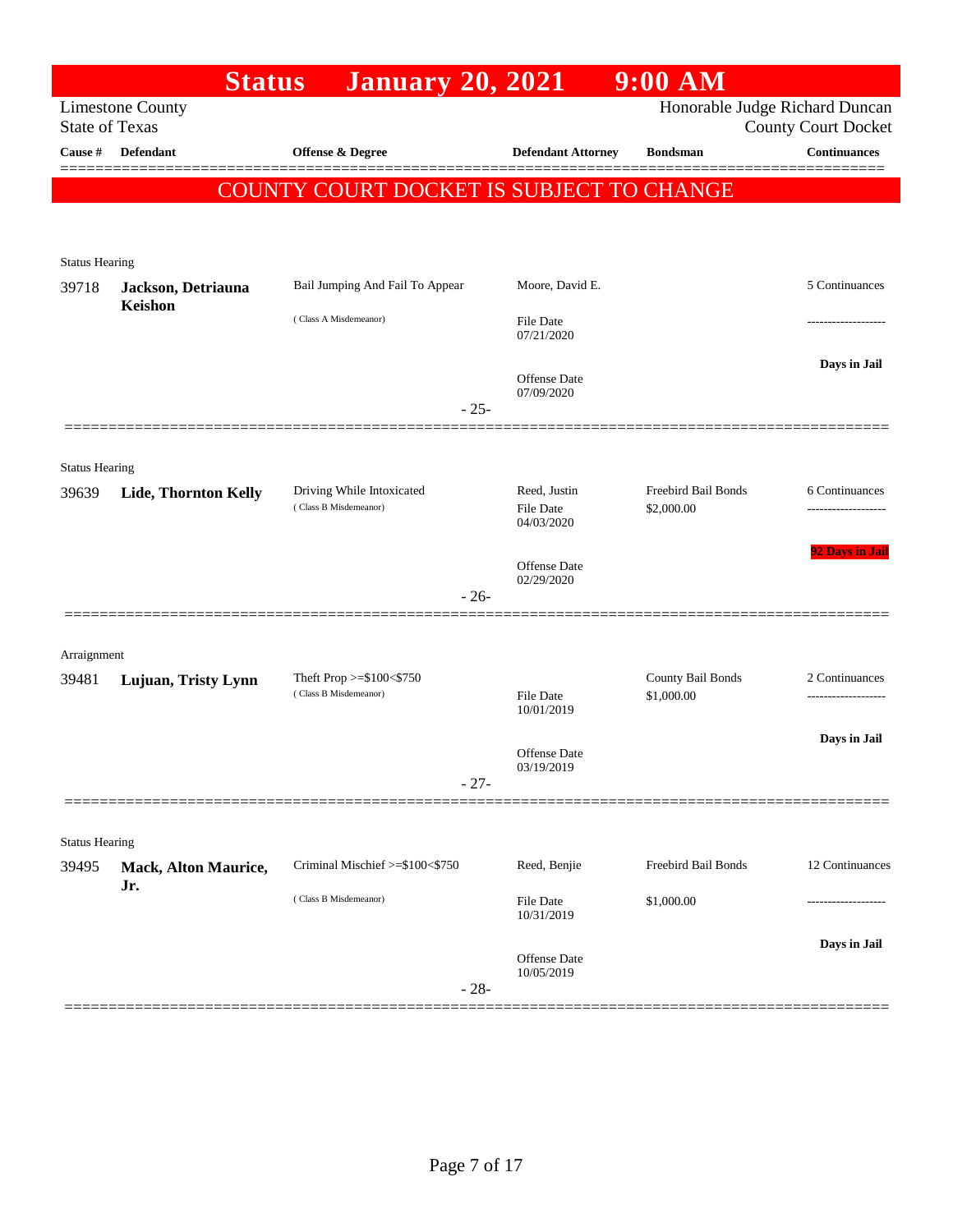|                                | <b>Status</b>                    | <b>January 20, 2021</b>                  |                                | $9:00$ AM           |                                                              |
|--------------------------------|----------------------------------|------------------------------------------|--------------------------------|---------------------|--------------------------------------------------------------|
| <b>State of Texas</b>          | <b>Limestone County</b>          |                                          |                                |                     | Honorable Judge Richard Duncan<br><b>County Court Docket</b> |
| Cause #                        | <b>Defendant</b>                 | Offense & Degree                         | <b>Defendant Attorney</b>      | <b>Bondsman</b>     | <b>Continuances</b>                                          |
|                                |                                  | COUNTY COURT DOCKET IS SUBJECT TO CHANGE |                                |                     |                                                              |
|                                |                                  |                                          |                                |                     |                                                              |
|                                |                                  |                                          |                                |                     |                                                              |
| <b>Status Hearing</b><br>39496 | Mack, Alton Maurice,             | Harrassment                              | Reed, Benjie                   | Freebird Bail Bonds | 12 Continuances                                              |
|                                | Jr.                              | (Class B Misdemeanor)                    | File Date                      | \$1,000.00          |                                                              |
|                                |                                  |                                          | 10/31/2019                     |                     |                                                              |
|                                |                                  |                                          | Offense Date                   |                     | Days in Jail                                                 |
|                                |                                  | $-29-$                                   | 10/04/2019                     |                     |                                                              |
|                                |                                  |                                          |                                |                     |                                                              |
| <b>Status Hearing</b>          |                                  |                                          |                                |                     |                                                              |
| 39520                          | Mack, Alton Maurice,             | Criminal Trespass                        | Reed, Benjie                   | Reed, Bobby         | 11 Continuances                                              |
|                                | Jr.                              | (Class B Misdemeanor)                    | File Date                      | \$2,000.00          |                                                              |
|                                |                                  |                                          | 12/03/2019                     |                     |                                                              |
|                                |                                  |                                          | Offense Date                   |                     | Days in Jail                                                 |
|                                |                                  | $-30-$                                   | 11/17/2019                     |                     |                                                              |
|                                |                                  |                                          |                                |                     |                                                              |
| <b>Status Hearing</b>          |                                  |                                          |                                |                     |                                                              |
| 39760                          | Makovy, Jeffery Scott,<br>Jr.    | Boating While Intoxicated 2nd            | Simer, Michael                 | County Bail Bonds   | 1 Continuances                                               |
|                                |                                  | (Class A Misdemeanor)                    | <b>File Date</b><br>11/04/2020 | \$3,000.00          |                                                              |
|                                |                                  |                                          |                                |                     | Days in Jail                                                 |
|                                |                                  |                                          | Offense Date<br>07/18/2020     |                     |                                                              |
|                                |                                  | $-31-$                                   |                                |                     |                                                              |
|                                |                                  |                                          |                                |                     |                                                              |
| <b>Status Hearing</b>          |                                  |                                          | Tate, Greg                     | Freebird Bail Bonds | 7 Continuances                                               |
| 39654                          | <b>Masters, William</b><br>Heath | Resist Arrest Search Or Transport        |                                |                     |                                                              |
|                                |                                  | (Class A Misdemeanor)                    | File Date<br>04/17/2020        | \$5,000.00          | -----------------                                            |
|                                |                                  |                                          |                                |                     | Days in Jail                                                 |
|                                |                                  |                                          | Offense Date<br>03/03/2020     |                     |                                                              |
|                                |                                  | $-32-$                                   |                                |                     |                                                              |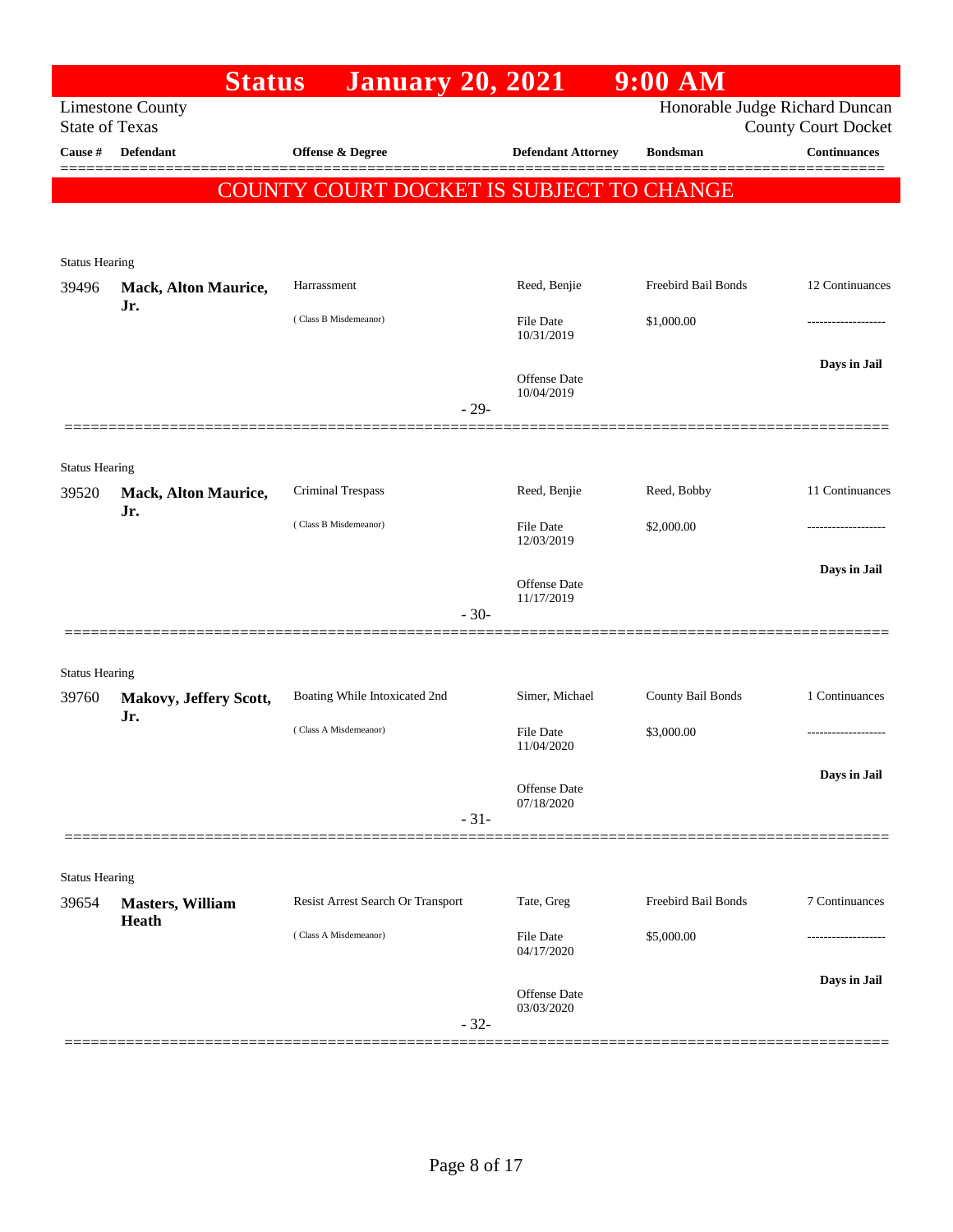|                       | <b>Status</b>           | <b>January 20, 2021</b>                         |                                | $9:00$ AM         |                                                              |
|-----------------------|-------------------------|-------------------------------------------------|--------------------------------|-------------------|--------------------------------------------------------------|
| <b>State of Texas</b> | <b>Limestone County</b> |                                                 |                                |                   | Honorable Judge Richard Duncan<br><b>County Court Docket</b> |
| Cause #               | Defendant               | Offense & Degree                                | <b>Defendant Attorney</b>      | <b>Bondsman</b>   | <b>Continuances</b>                                          |
|                       |                         | <b>COUNTY COURT DOCKET IS SUBJECT TO CHANGE</b> |                                |                   |                                                              |
|                       |                         |                                                 |                                |                   |                                                              |
| <b>Status Hearing</b> |                         |                                                 |                                |                   |                                                              |
| 39754                 | Mendoza, Mario          | Driving While Intoxicated                       | Moore, David E.                | County Bail Bonds | 1 Continuances                                               |
|                       |                         | (Class B Misdemeanor)                           | <b>File Date</b><br>10/29/2020 | \$2,000.00        |                                                              |
|                       |                         |                                                 | Offense Date                   |                   | Days in Jail                                                 |
|                       |                         | $-33-$                                          | 08/02/2020                     |                   |                                                              |
|                       |                         |                                                 |                                |                   |                                                              |
| <b>Status Hearing</b> |                         |                                                 |                                |                   |                                                              |
| 39755                 | Mendoza, Mario          | Accident Involving Damage To<br>Vehicle>=\$200  | Moore, David E.                | County Bail Bonds | 1 Continuances                                               |
|                       | (Class B Misdemeanor)   |                                                 | File Date<br>10/29/2020        | \$2,000.00        | ---------------                                              |
|                       |                         |                                                 | <b>Offense</b> Date            |                   | Days in Jail                                                 |
|                       |                         | $-34-$                                          | 08/02/2020                     |                   |                                                              |
|                       |                         |                                                 |                                |                   |                                                              |
| <b>Status Hearing</b> |                         |                                                 |                                |                   |                                                              |
| 39751                 | Parker, Whaquin Dee     | Assault Causes Bodily Injury Family<br>Member   | Reed, Justin                   | Reed, Justin      | 1 Continuances                                               |
|                       |                         | (Class A Misdemeanor)                           | File Date<br>10/29/2020        | \$3,000.00        |                                                              |
|                       |                         |                                                 |                                |                   | Days in Jail                                                 |
|                       |                         |                                                 | Offense Date<br>07/16/2020     |                   |                                                              |
|                       |                         | $-35-$                                          |                                |                   |                                                              |
| <b>Status Hearing</b> |                         |                                                 |                                |                   |                                                              |
| 39756                 | Parker, Whaquin Dee     | Criminal Mischief >=\$100<\$750                 | Reed, Justin                   |                   | 1 Continuances                                               |
|                       |                         | (Class B Misdemeanor)                           | File Date<br>10/29/2020        |                   | .                                                            |
|                       |                         |                                                 |                                |                   | Days in Jail                                                 |
|                       |                         | $-36-$                                          | Offense Date<br>07/17/2020     |                   |                                                              |
|                       |                         |                                                 |                                |                   |                                                              |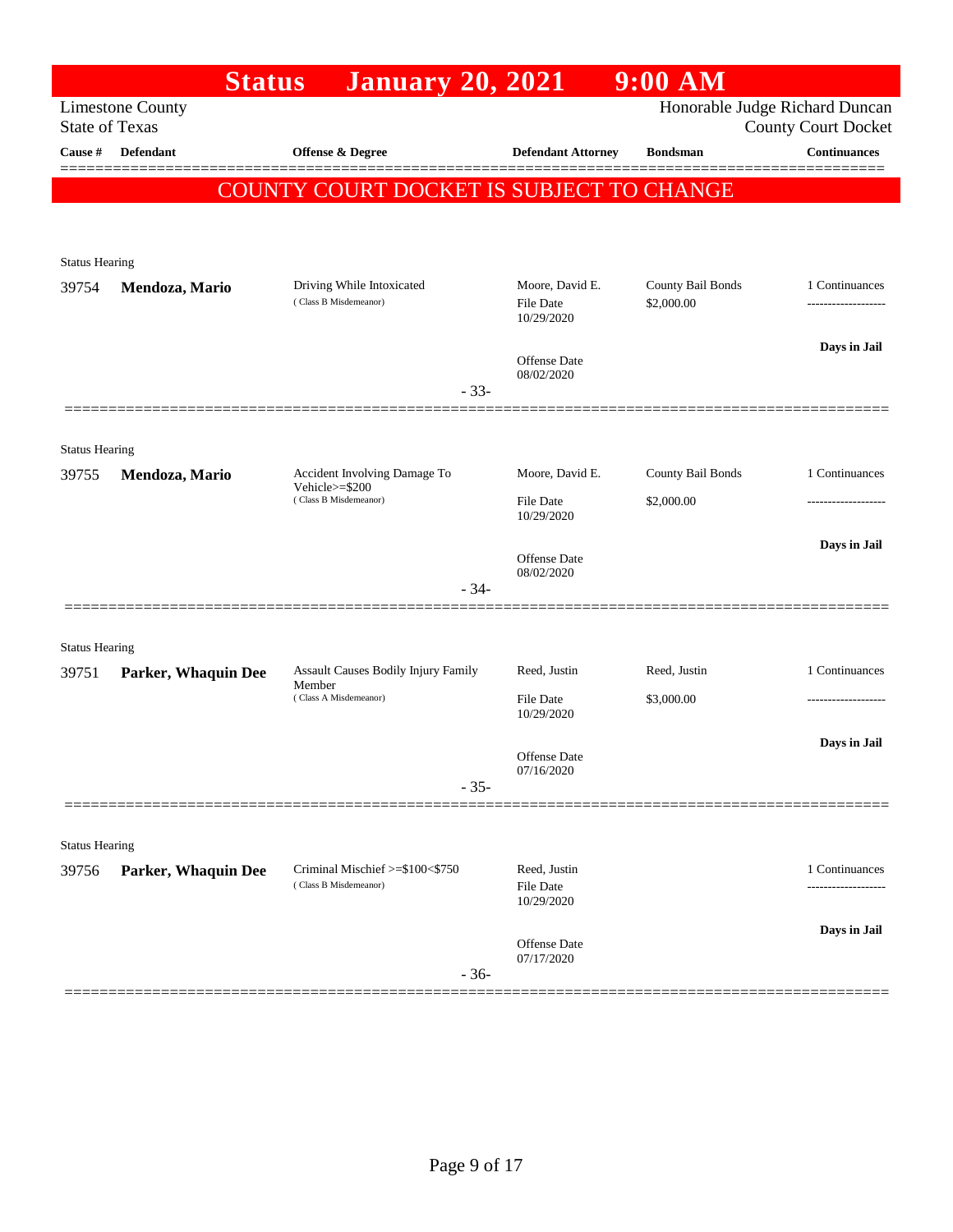|                                | <b>Status</b>           | <b>January 20, 2021</b>                                           |                                    | $9:00$ AM                       |                                |
|--------------------------------|-------------------------|-------------------------------------------------------------------|------------------------------------|---------------------------------|--------------------------------|
|                                | <b>Limestone County</b> |                                                                   |                                    |                                 | Honorable Judge Richard Duncan |
| <b>State of Texas</b>          |                         |                                                                   |                                    |                                 | <b>County Court Docket</b>     |
| Cause #                        | <b>Defendant</b>        | Offense $\&$ Degree                                               | <b>Defendant Attorney</b>          | <b>Bondsman</b>                 | <b>Continuances</b>            |
|                                |                         | COUNTY COURT DOCKET IS SUBJECT TO CHANGE                          |                                    |                                 |                                |
|                                |                         |                                                                   |                                    |                                 |                                |
|                                |                         |                                                                   |                                    |                                 |                                |
| <b>Status Hearing</b><br>39706 | Perez, Jeremiah         | <b>Assault Causes Bodily Injury Family</b>                        | Burkeen, Daniel                    | County Bail Bonds               | 5 Continuances                 |
|                                | Guillermo               | Member                                                            |                                    |                                 |                                |
|                                |                         | (Class A Misdemeanor)                                             | <b>File Date</b><br>07/07/2020     | \$3,000.00                      |                                |
|                                |                         |                                                                   |                                    |                                 | Days in Jail                   |
|                                |                         |                                                                   | Offense Date<br>05/31/2020         |                                 |                                |
|                                |                         | $-37-$                                                            |                                    |                                 |                                |
|                                |                         |                                                                   |                                    |                                 |                                |
| <b>Status Hearing</b>          |                         |                                                                   |                                    |                                 |                                |
| 39723                          | Perez, Manuel Antonio   | Driving While Intoxicated Bac $> = 0.15$<br>(Class A Misdemeanor) | Diaz, Carlos C<br><b>File Date</b> | Freebird Bail Bonds             | 4 Continuances                 |
|                                |                         |                                                                   | 07/28/2020                         | \$2,000.00                      |                                |
|                                |                         |                                                                   |                                    |                                 | Days in Jail                   |
|                                |                         |                                                                   | Offense Date<br>03/09/2019         |                                 |                                |
|                                |                         | $-38-$                                                            |                                    |                                 |                                |
|                                |                         |                                                                   |                                    |                                 |                                |
| <b>Status Hearing</b>          |                         |                                                                   |                                    |                                 |                                |
| 39689                          | <b>Platt, Rusty</b>     | Driving While Intoxicated<br>(Class B Misdemeanor)                | Reed, Justin<br><b>File Date</b>   | County Bail Bonds<br>\$3,000.00 | 1 Continuances                 |
|                                |                         |                                                                   | 07/27/2020                         |                                 |                                |
|                                |                         |                                                                   | Offense Date                       |                                 | Days in Jail                   |
|                                |                         | $-39-$                                                            | 07/27/2020                         |                                 |                                |
|                                |                         |                                                                   |                                    |                                 |                                |
| <b>Status Hearing</b>          |                         |                                                                   |                                    |                                 |                                |
| 39771                          | <b>Platt, Rusty</b>     | Accident Involving Damage To                                      | Reed, Justin                       | County Bail Bonds               | 1 Continuances                 |
|                                |                         | Vehicle $>=$ \$200<br>(Class B Misdemeanor)                       | <b>File Date</b>                   | \$1,000.00                      |                                |
|                                |                         |                                                                   | 11/05/2020                         |                                 |                                |
|                                |                         |                                                                   | Offense Date                       |                                 | Days in Jail                   |
|                                |                         |                                                                   | 07/27/2020                         |                                 |                                |
|                                |                         | $-40-$                                                            |                                    |                                 |                                |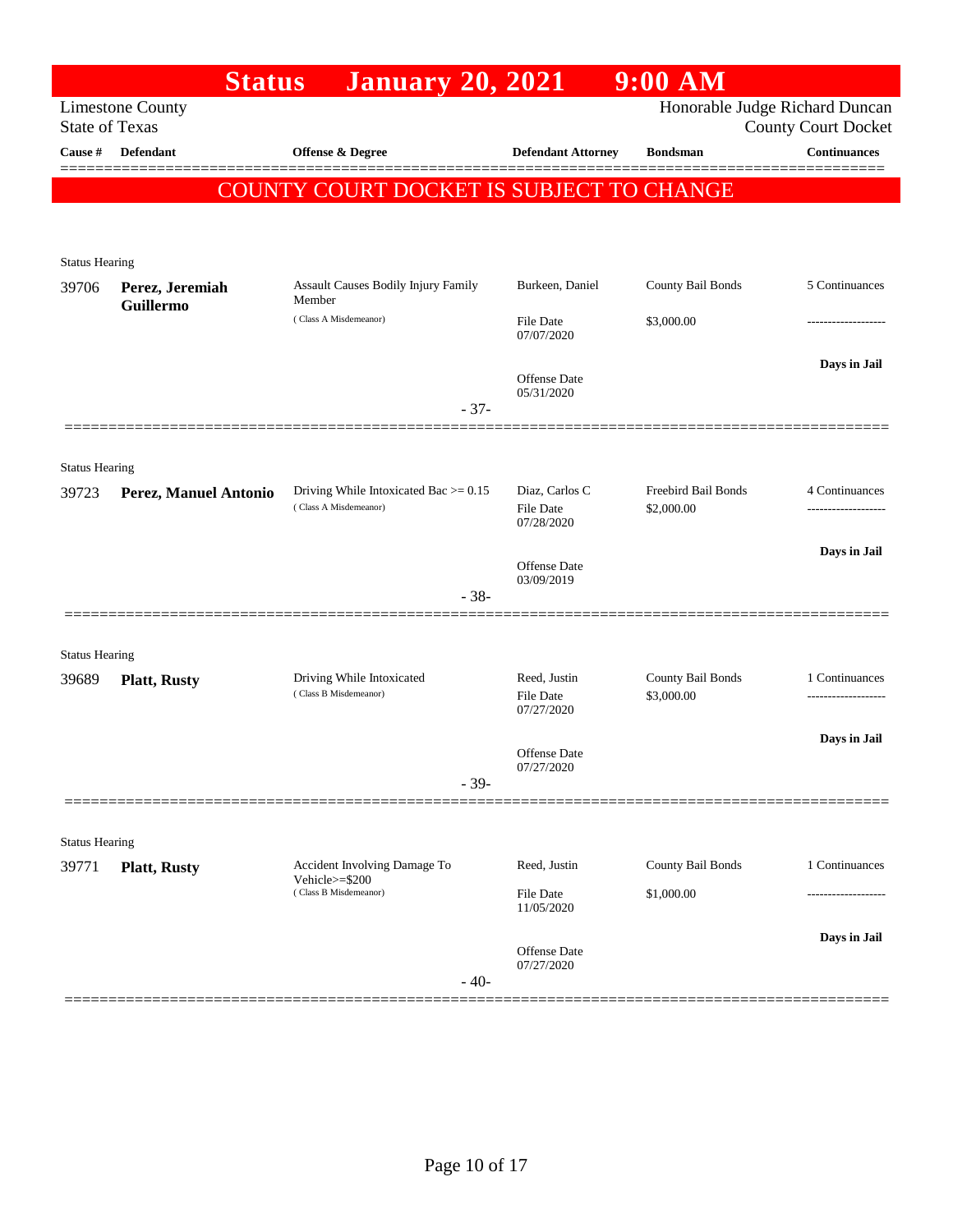|                                | <b>Status</b>                | <b>January 20, 2021</b>                              |                                                | $9:00$ AM                       |                                                              |
|--------------------------------|------------------------------|------------------------------------------------------|------------------------------------------------|---------------------------------|--------------------------------------------------------------|
| <b>State of Texas</b>          | <b>Limestone County</b>      |                                                      |                                                |                                 | Honorable Judge Richard Duncan<br><b>County Court Docket</b> |
| Cause #                        | Defendant                    | <b>Offense &amp; Degree</b>                          | <b>Defendant Attorney</b>                      | <b>Bondsman</b>                 | <b>Continuances</b>                                          |
|                                |                              | COUNTY COURT DOCKET IS SUBJECT TO CHANGE             |                                                |                                 |                                                              |
|                                |                              |                                                      |                                                |                                 |                                                              |
|                                |                              |                                                      |                                                |                                 |                                                              |
| <b>Status Hearing</b>          |                              |                                                      |                                                |                                 |                                                              |
| 39648                          | <b>Pullin, Zachary James</b> | Assault Cause Bodily Inj.<br>(Class A Misdemeanor)   | Latray, Michelle J.<br>File Date<br>04/15/2020 | County Bail Bonds<br>\$2,000.00 | 6 Continuances                                               |
|                                |                              |                                                      |                                                |                                 | Days in Jail                                                 |
|                                |                              |                                                      | Offense Date<br>03/04/2020                     |                                 |                                                              |
|                                |                              | $-41-$                                               |                                                |                                 |                                                              |
|                                |                              |                                                      |                                                |                                 |                                                              |
| <b>Status Hearing</b>          |                              |                                                      |                                                |                                 |                                                              |
| 39399                          | <b>Rash, Dewey Harmon</b>    | Driving W/Lic Inv W/Prev<br>Conv/Susp/W/O Fin Res    |                                                | Personal Bond                   | 1 Continuances                                               |
|                                |                              | (Class B Misdemeanor)                                | <b>File Date</b><br>06/25/2019                 | \$2,000.00                      | .                                                            |
|                                |                              |                                                      |                                                |                                 | Days in Jail                                                 |
|                                |                              |                                                      | Offense Date<br>04/10/2019                     |                                 |                                                              |
|                                |                              | $-42-$                                               |                                                |                                 |                                                              |
|                                |                              |                                                      |                                                |                                 |                                                              |
| <b>Status Hearing</b><br>39434 | <b>Rash, Dewey Harmon</b>    | Bail Jumping And Fail To Appear                      |                                                | Hagler, Donnie                  | 1 Continuances                                               |
|                                |                              | (Class A Misdemeanor)                                | <b>File Date</b><br>07/19/2019                 | \$3,000.00                      |                                                              |
|                                |                              |                                                      |                                                |                                 | Days in Jail                                                 |
|                                |                              |                                                      | Offense Date<br>07/11/2019                     |                                 |                                                              |
|                                |                              | $-43-$                                               |                                                |                                 |                                                              |
|                                |                              |                                                      |                                                |                                 |                                                              |
| <b>Status Hearing</b>          |                              |                                                      |                                                |                                 |                                                              |
| 39732                          | Ray, Perry Joe               | <b>Assault Causes Bodily Injury Family</b><br>Member | Tate, Greg                                     | County Bail Bonds               | 3 Continuances                                               |
|                                |                              | (Class A Misdemeanor)                                | <b>File Date</b><br>08/20/2020                 | \$3,000.00                      |                                                              |
|                                |                              |                                                      |                                                |                                 | Days in Jail                                                 |
|                                |                              |                                                      | Offense Date<br>05/24/2020                     |                                 |                                                              |
|                                |                              | $-44-$                                               |                                                |                                 |                                                              |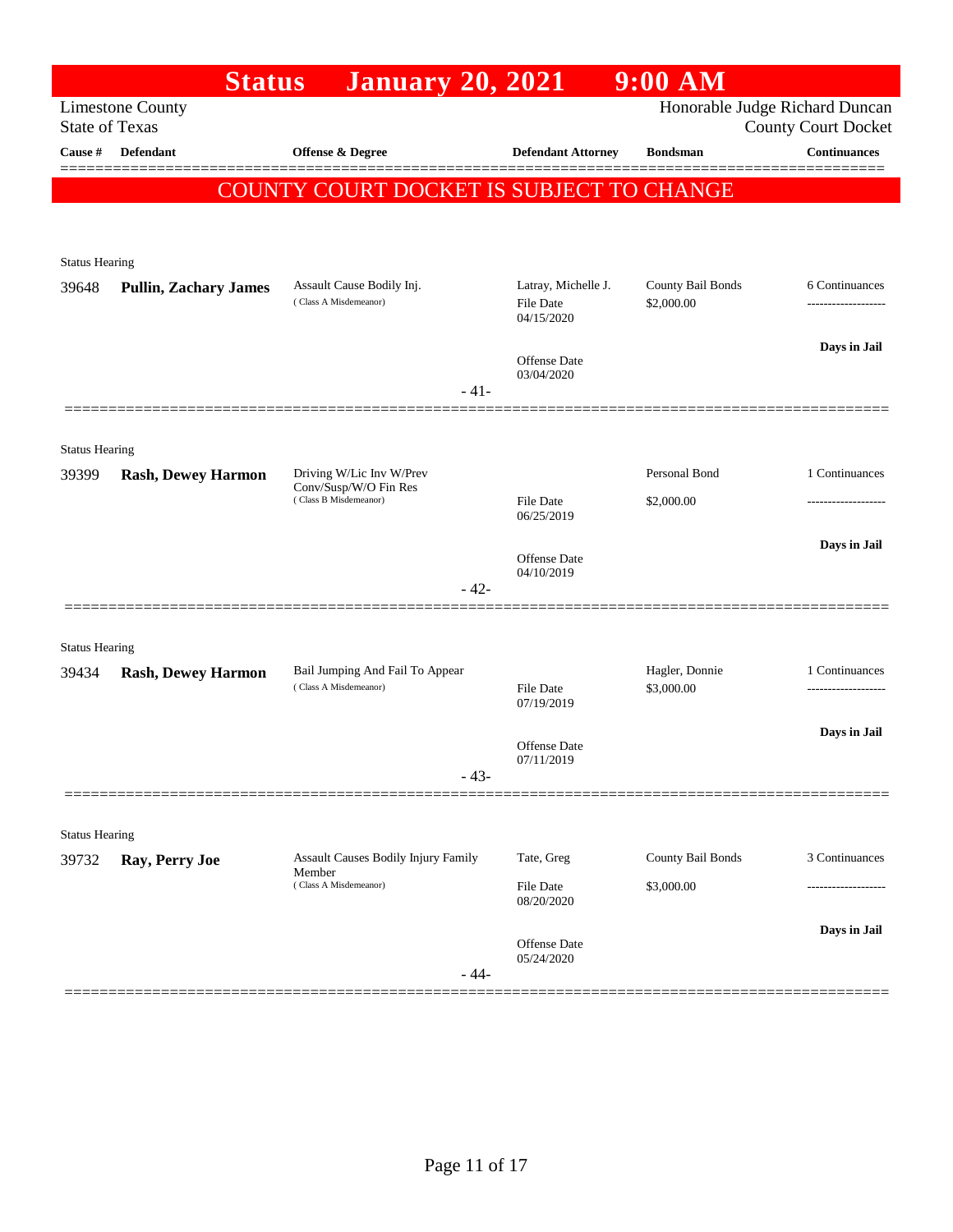|                                | <b>Status</b>                      | <b>January 20, 2021</b>                           |                                | $9:00$ AM                  |                                                              |
|--------------------------------|------------------------------------|---------------------------------------------------|--------------------------------|----------------------------|--------------------------------------------------------------|
| <b>State of Texas</b>          | <b>Limestone County</b>            |                                                   |                                |                            | Honorable Judge Richard Duncan<br><b>County Court Docket</b> |
| Cause #                        | <b>Defendant</b>                   | <b>Offense &amp; Degree</b>                       | <b>Defendant Attorney</b>      | <b>Bondsman</b>            | <b>Continuances</b>                                          |
|                                |                                    |                                                   |                                |                            |                                                              |
|                                |                                    | COUNTY COURT DOCKET IS SUBJECT TO CHANGE          |                                |                            |                                                              |
|                                |                                    |                                                   |                                |                            |                                                              |
| Jury Trial                     |                                    |                                                   |                                |                            |                                                              |
| 39674                          | Ray-Duran, Humberto                | Driving W/Lic Inv W/Prev<br>Conv/Susp/W/O Fin Res | Sanders, Raymond L.            | County Bail Bonds          | 4 Continuances                                               |
|                                |                                    | (Class B Misdemeanor)                             | <b>File Date</b><br>05/18/2020 | \$1,000.00                 |                                                              |
|                                |                                    |                                                   | Offense Date<br>03/01/2020     |                            | Days in Jail                                                 |
|                                |                                    | $-45-$                                            |                                |                            |                                                              |
|                                |                                    |                                                   |                                |                            |                                                              |
| <b>Status Hearing</b>          |                                    |                                                   |                                |                            |                                                              |
| 39653                          | Richardson, Sarah<br><b>Nicole</b> | Assault Causes Bodily Injury Family<br>Member     | Reed, Justin                   | Reed, Justin               | 7 Continuances                                               |
|                                |                                    | (Class A Misdemeanor)                             | <b>File Date</b><br>04/15/2020 | \$3,000.00                 |                                                              |
|                                |                                    |                                                   |                                |                            | Days in Jail                                                 |
|                                |                                    |                                                   | Offense Date<br>03/23/2020     |                            |                                                              |
|                                |                                    | $-46-$                                            |                                |                            |                                                              |
|                                |                                    |                                                   |                                |                            |                                                              |
| <b>Status Hearing</b><br>39714 | <b>Rincker, David Joseph</b>       | Poss Cs Pg $3 < 28g$                              |                                | <b>Freebird Bail Bonds</b> | 4 Continuances                                               |
|                                |                                    | (Class A Misdemeanor)                             | <b>File Date</b><br>07/21/2020 | \$3,000.00                 | -------------------                                          |
|                                |                                    |                                                   |                                |                            | Days in Jail                                                 |
|                                |                                    | $-47-$                                            | Offense Date<br>05/07/2020     |                            |                                                              |
|                                |                                    |                                                   |                                |                            |                                                              |
| <b>Status Hearing</b>          |                                    |                                                   |                                |                            |                                                              |
| 39752                          | <b>Rittinger, Richard</b>          | Boating While Intoxicated                         | Simer, Michael                 | County Bail Bonds          | 1 Continuances                                               |
|                                | Anthony, Jr.                       | (Class B Misdemeanor)                             | File Date<br>10/29/2020        | \$2,000.00                 |                                                              |
|                                |                                    |                                                   |                                |                            | Days in Jail                                                 |
|                                |                                    | $-48-$                                            | Offense Date<br>08/15/2020     |                            |                                                              |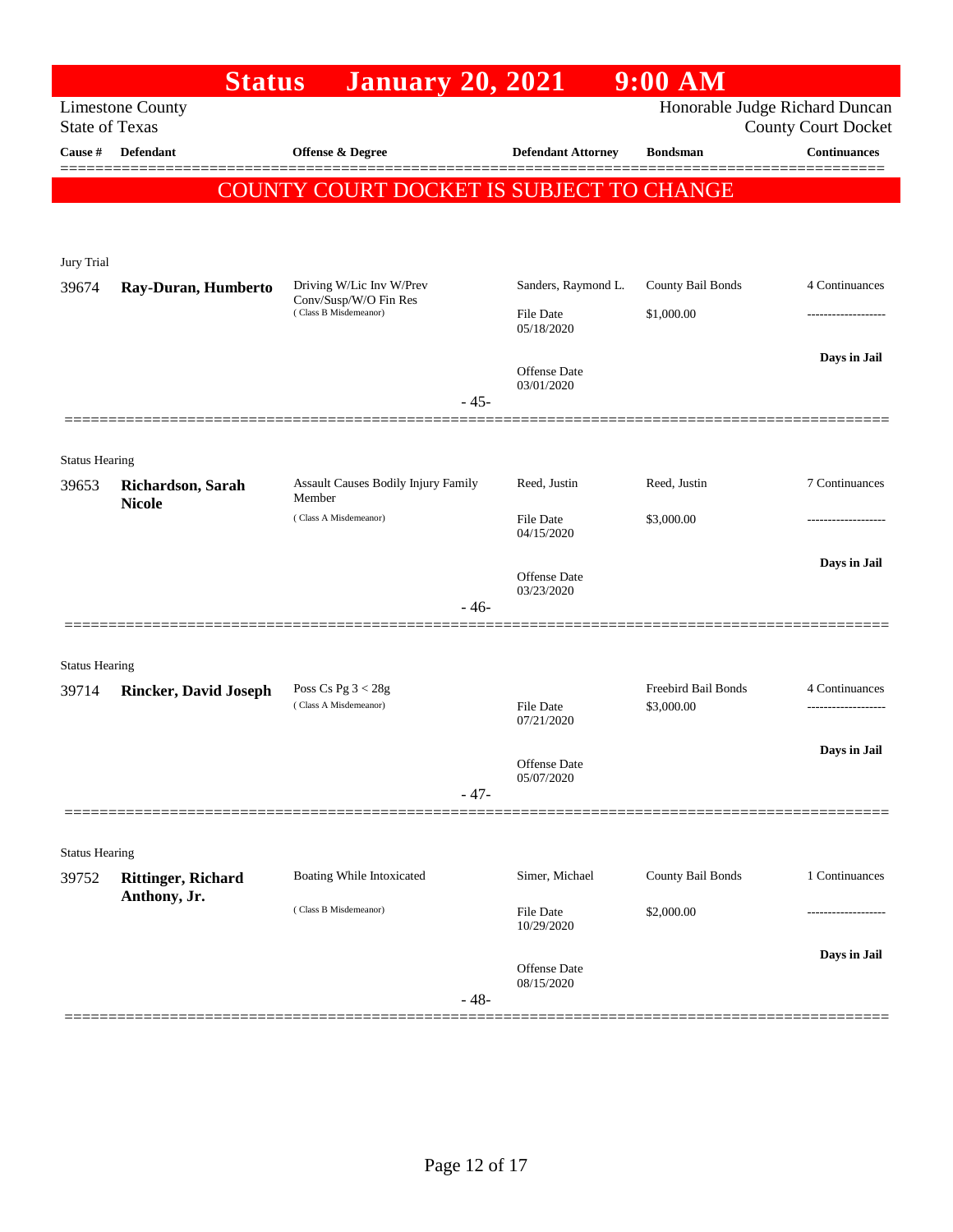|                       | <b>Status</b>               | <b>January 20, 2021</b>                              |                                | $9:00$ AM         |                                |
|-----------------------|-----------------------------|------------------------------------------------------|--------------------------------|-------------------|--------------------------------|
|                       | <b>Limestone County</b>     |                                                      |                                |                   | Honorable Judge Richard Duncan |
| <b>State of Texas</b> |                             |                                                      |                                |                   | <b>County Court Docket</b>     |
| Cause #               | <b>Defendant</b>            | Offense & Degree                                     | <b>Defendant Attorney</b>      | <b>Bondsman</b>   | <b>Continuances</b>            |
|                       |                             | <b>COUNTY COURT DOCKET IS SUBJECT TO CHANGE</b>      |                                |                   |                                |
|                       |                             |                                                      |                                |                   |                                |
|                       |                             |                                                      |                                |                   |                                |
| <b>Status Hearing</b> |                             |                                                      |                                |                   |                                |
| 39703                 | Rockey, Melvin              | Assault Causes Bodily Injury Family<br>Member        | Moore, David E.                | Personal Bond     | 5 Continuances                 |
|                       |                             | (Class A Misdemeanor)                                | File Date<br>07/07/2020        | \$5,000.00        |                                |
|                       |                             |                                                      | Offense Date                   |                   | Days in Jail                   |
|                       |                             |                                                      | 10/29/2019                     |                   |                                |
|                       |                             | $-49-$                                               |                                |                   |                                |
|                       |                             |                                                      |                                |                   |                                |
| <b>Status Hearing</b> |                             |                                                      |                                |                   |                                |
| 39704                 | Rockey, Melvin              | <b>Assault Causes Bodily Injury Family</b><br>Member | Moore, David E.                | Personal Bond     | 5 Continuances                 |
|                       |                             | (Class A Misdemeanor)                                | File Date<br>07/07/2020        | \$5,000.00        |                                |
|                       |                             |                                                      |                                |                   | Days in Jail                   |
|                       |                             |                                                      | Offense Date<br>10/29/2019     |                   |                                |
|                       |                             | $-50-$                                               |                                |                   |                                |
|                       |                             |                                                      |                                |                   |                                |
| <b>Status Hearing</b> |                             |                                                      |                                |                   |                                |
| 39696                 | Sanchez-Vasquez,            | Interfer W/Emergency Req For<br>Assistance           | Moore, David E.                | County Bail Bonds | 5 Continuances                 |
|                       | Romario                     | (Class A Misdemeanor)                                | File Date                      | \$3,000.00        |                                |
|                       |                             |                                                      | 06/25/2020                     |                   |                                |
|                       |                             |                                                      | Offense Date                   |                   | Days in Jail                   |
|                       |                             |                                                      | 03/13/2020                     |                   |                                |
|                       |                             | $-51-$                                               |                                |                   |                                |
|                       |                             |                                                      |                                |                   |                                |
| <b>Status Hearing</b> |                             |                                                      |                                |                   |                                |
| 39697                 | Sanchez-Vasquez,<br>Romario | Assault Causes Bodily Injury Family<br>Member        | Moore, David E.                | County Bail Bonds | 5 Continuances                 |
|                       |                             | (Class A Misdemeanor)                                | <b>File Date</b><br>06/25/2020 | \$3,000.00        |                                |
|                       |                             |                                                      |                                |                   |                                |
|                       |                             |                                                      | Offense Date                   |                   | Days in Jail                   |
|                       |                             | $-52-$                                               | 03/13/2020                     |                   |                                |
|                       |                             |                                                      |                                |                   |                                |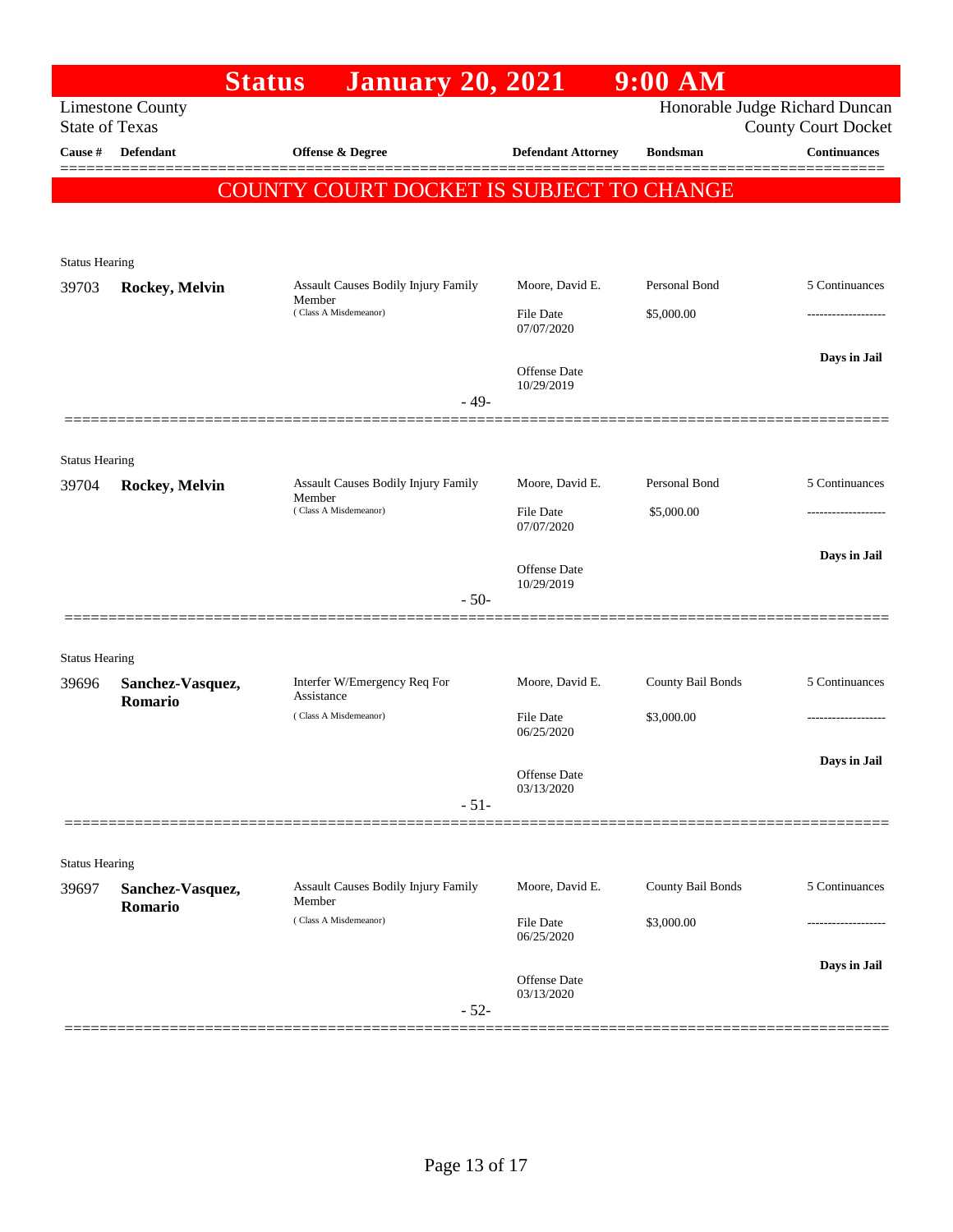|                                | <b>Status</b>                             | <b>January 20, 2021</b>                  |                             | $9:00$ AM         |                                                   |
|--------------------------------|-------------------------------------------|------------------------------------------|-----------------------------|-------------------|---------------------------------------------------|
| <b>State of Texas</b>          | <b>Limestone County</b>                   |                                          |                             |                   | Honorable Judge Richard Duncan                    |
| Cause #                        | <b>Defendant</b>                          | Offense & Degree                         | <b>Defendant Attorney</b>   | <b>Bondsman</b>   | <b>County Court Docket</b><br><b>Continuances</b> |
|                                |                                           |                                          |                             |                   |                                                   |
|                                |                                           | COUNTY COURT DOCKET IS SUBJECT TO CHANGE |                             |                   |                                                   |
|                                |                                           |                                          |                             |                   |                                                   |
| <b>Status Hearing</b>          |                                           |                                          |                             |                   |                                                   |
| 39770                          | Sanchez-Vasquez,                          | Viol Bond/Protective Order               |                             |                   | 1 Continuances                                    |
|                                | Romario                                   | (Class A Misdemeanor)                    | <b>File Date</b>            |                   |                                                   |
|                                |                                           |                                          | 11/05/2020                  |                   |                                                   |
|                                |                                           |                                          | <b>Offense Date</b>         |                   | Days in Jail                                      |
|                                |                                           | $-53-$                                   | 03/20/2020                  |                   |                                                   |
|                                |                                           |                                          |                             |                   |                                                   |
|                                |                                           |                                          |                             |                   |                                                   |
| <b>Status Hearing</b><br>39774 | <b>Savell, Joseph Robert</b>              | Assault Causes Bodily Injury Family      |                             | County Bail Bonds | 1 Continuances                                    |
|                                |                                           | Member<br>(Class A Misdemeanor)          | File Date                   | \$3,000.00        |                                                   |
|                                |                                           |                                          | 11/20/2020                  |                   |                                                   |
|                                |                                           |                                          | <b>Offense</b> Date         |                   | Days in Jail                                      |
|                                |                                           | $-54-$                                   | 09/27/2020                  |                   |                                                   |
|                                |                                           |                                          |                             |                   |                                                   |
| <b>Status Hearing</b>          |                                           |                                          |                             |                   |                                                   |
| 39685                          | <b>Stockwill, Caleb</b><br><b>Matthew</b> | Boating While Intoxicated                | Murphy, Marshall            | County Bail Bonds | 5 Continuances                                    |
|                                |                                           | (Class B Misdemeanor)                    | Douglas<br><b>File Date</b> | \$2,000.00        |                                                   |
|                                |                                           |                                          | 06/10/2020                  |                   |                                                   |
|                                |                                           |                                          | Offense Date                |                   | Days in Jail                                      |
|                                |                                           | $-55-$                                   | 05/23/2020                  |                   |                                                   |
|                                |                                           |                                          |                             |                   |                                                   |
|                                |                                           |                                          |                             |                   |                                                   |
| Review Hearing<br>39374        | Sullivan, Jessey Jo                       | Assault Cause Bodily Inj.                | Moore, David E.             | County Bail Bonds | 7 Continuances                                    |
|                                |                                           | (Class A Misdemeanor)                    | <b>File Date</b>            | \$5,000.00        |                                                   |
|                                |                                           |                                          | 05/28/2019                  |                   |                                                   |
|                                |                                           |                                          | <b>Offense Date</b>         |                   | Days in Jail                                      |
|                                |                                           | $-56-$                                   | 02/23/2019                  |                   |                                                   |
|                                |                                           |                                          |                             |                   |                                                   |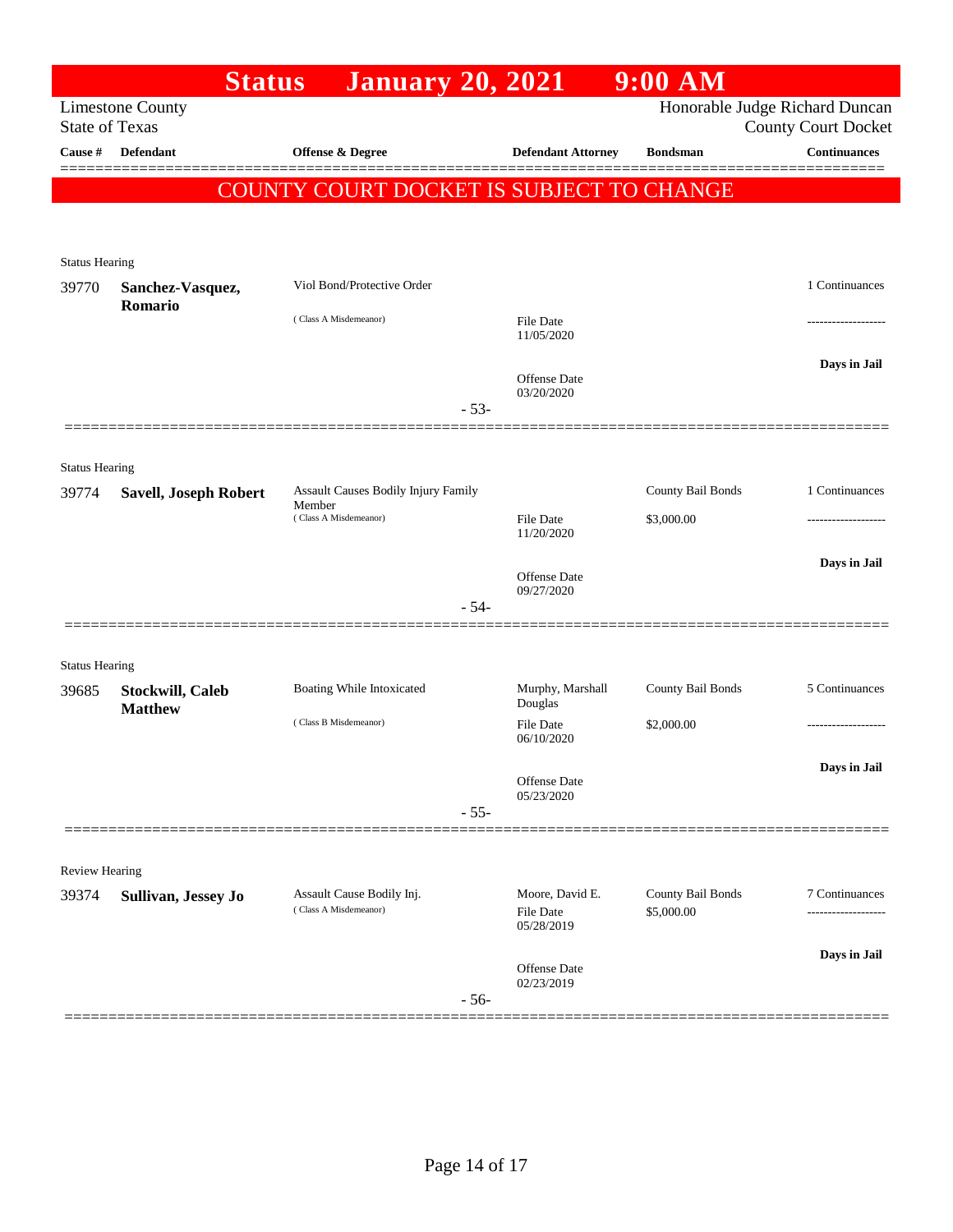| <b>Limestone County</b><br><b>State of Texas</b><br>Defendant<br>Offense & Degree<br>Cause #                                | Honorable Judge Richard Duncan<br><b>County Court Docket</b><br>$\label{1.1}$ Continuances<br><b>Defendant Attorney</b><br><b>Bondsman</b> |
|-----------------------------------------------------------------------------------------------------------------------------|--------------------------------------------------------------------------------------------------------------------------------------------|
|                                                                                                                             |                                                                                                                                            |
|                                                                                                                             |                                                                                                                                            |
| COUNTY COURT DOCKET IS SUBJECT TO CHANGE                                                                                    |                                                                                                                                            |
|                                                                                                                             |                                                                                                                                            |
|                                                                                                                             |                                                                                                                                            |
| Plea Hearing<br>Driving W/Lic Inv W/Prev<br>39539<br><b>Teer, Jason Scott</b>                                               | Robinson, George M.<br>County Bail Bonds<br>12 Continuances                                                                                |
| Conv/Susp/W/O Fin Res<br>(Class B Misdemeanor)<br>File Date                                                                 | \$2,500.00<br>--------------                                                                                                               |
| 12/18/2019                                                                                                                  |                                                                                                                                            |
| Offense Date                                                                                                                | Days in Jail                                                                                                                               |
| 11/05/2019<br>$-57-$                                                                                                        |                                                                                                                                            |
|                                                                                                                             |                                                                                                                                            |
| <b>Status Hearing</b>                                                                                                       |                                                                                                                                            |
| Resist Arrest Search Or Transport<br>39757<br><b>Torres, Michael</b><br>(Class A Misdemeanor)<br>File Date                  | County Bail Bonds<br>1 Continuances<br>\$3,000.00                                                                                          |
| 10/30/2020                                                                                                                  |                                                                                                                                            |
| Offense Date                                                                                                                | Days in Jail                                                                                                                               |
| 07/16/2020<br>$-58-$                                                                                                        |                                                                                                                                            |
|                                                                                                                             |                                                                                                                                            |
| <b>Status Hearing</b>                                                                                                       |                                                                                                                                            |
| Assault Causes Bodily Inj<br>Martin, Chris E.<br>39759<br><b>Tucker, Keith Daniel</b><br>(Class A Misdemeanor)<br>File Date | County Bail Bonds<br>1 Continuances<br>\$2,000.00                                                                                          |
| 11/03/2020                                                                                                                  |                                                                                                                                            |
| Offense Date                                                                                                                | Days in Jail                                                                                                                               |
| 09/27/2020<br>$-59-$                                                                                                        |                                                                                                                                            |
|                                                                                                                             |                                                                                                                                            |
| <b>Status Hearing</b>                                                                                                       |                                                                                                                                            |
| Criminal Mischief >=\$750<\$2,500<br>Martin, Chris E.<br>39726<br><b>Turrubiarte, Traetin</b>                               | Freebird Bail Bonds<br>4 Continuances                                                                                                      |
| Quinn<br>(Class A Misdemeanor)<br>File Date                                                                                 | \$3,000.00                                                                                                                                 |
| 08/06/2020                                                                                                                  |                                                                                                                                            |
| Offense Date<br>06/17/2020                                                                                                  | Days in Jail                                                                                                                               |
| $-60-$                                                                                                                      |                                                                                                                                            |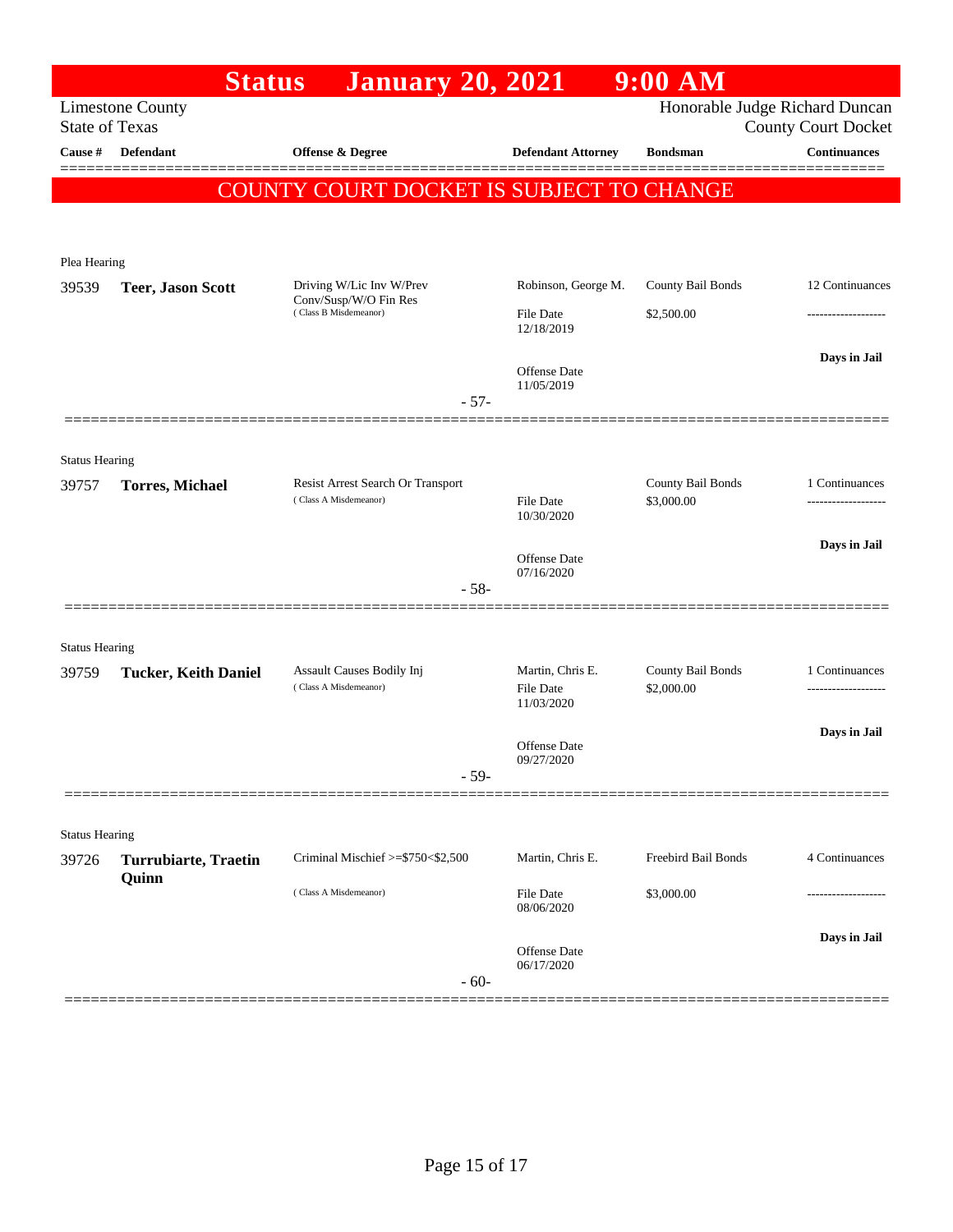|                                |                                     | <b>Status</b> | <b>January 20, 2021</b>             |        |                                          | $9:00$ AM         |                                                              |
|--------------------------------|-------------------------------------|---------------|-------------------------------------|--------|------------------------------------------|-------------------|--------------------------------------------------------------|
| <b>State of Texas</b>          | <b>Limestone County</b>             |               |                                     |        |                                          |                   | Honorable Judge Richard Duncan<br><b>County Court Docket</b> |
| Cause #                        | Defendant                           |               | Offense & Degree                    |        | <b>Defendant Attorney</b>                | <b>Bondsman</b>   | <b>Continuances</b>                                          |
|                                |                                     |               |                                     |        | COUNTY COURT DOCKET IS SUBJECT TO CHANGE |                   |                                                              |
|                                |                                     |               |                                     |        |                                          |                   |                                                              |
|                                |                                     |               |                                     |        |                                          |                   |                                                              |
| <b>Status Hearing</b><br>39633 | <b>Vinson</b> , David               |               | Assault Cause Bodily Inj.           |        | Tate, Greg                               | David Vinson      | 7 Continuances                                               |
|                                | Reynaldo                            |               | (Class A Misdemeanor)               |        |                                          |                   |                                                              |
|                                |                                     |               |                                     |        | <b>File Date</b><br>03/31/2020           | \$1,000.00        |                                                              |
|                                |                                     |               |                                     |        | Offense Date                             |                   | Days in Jail                                                 |
|                                |                                     |               |                                     |        | 02/14/2020                               |                   |                                                              |
|                                |                                     |               |                                     | $-61-$ |                                          |                   |                                                              |
| <b>Status Hearing</b>          |                                     |               |                                     |        |                                          |                   |                                                              |
| 39634                          | <b>Vinson</b> , David               |               | Terroristic Threat Against Public   |        | Tate, Greg                               | David Vinson      | 7 Continuances                                               |
|                                | Reynaldo                            | Servant       | (Class A Misdemeanor)               |        | <b>File Date</b>                         | \$1,000.00        |                                                              |
|                                |                                     |               |                                     |        | 03/31/2020                               |                   |                                                              |
|                                |                                     |               |                                     |        | Offense Date                             |                   | Days in Jail                                                 |
|                                |                                     |               |                                     | $-62-$ | 02/14/2020                               |                   |                                                              |
|                                |                                     |               |                                     |        |                                          |                   |                                                              |
| <b>Status Hearing</b>          |                                     |               |                                     |        |                                          |                   |                                                              |
| 39669                          | Ward, James Ollie                   |               | Assault Against Elderly Or Disabled |        | Spivey, Shirley                          | County Bail Bonds | 2 Continuances                                               |
|                                |                                     | Individual    | (Class A Misdemeanor)               |        | File Date                                | \$3,000.00        |                                                              |
|                                |                                     |               |                                     |        | 05/13/2020                               |                   |                                                              |
|                                |                                     |               |                                     |        | Offense Date                             |                   | Days in Jail                                                 |
|                                |                                     |               |                                     | $-63-$ | 07/24/2019                               |                   |                                                              |
|                                |                                     |               |                                     |        |                                          |                   |                                                              |
| Arraignment                    |                                     |               |                                     |        |                                          |                   |                                                              |
| 39769                          | Westermann,<br><b>Kimberly Kaye</b> |               | Driving While Intoxicated 2nd       |        |                                          | County Bail Bonds | 2 Continuances                                               |
|                                |                                     |               | (Class A Misdemeanor)               |        | File Date                                | \$3,000.00        |                                                              |
|                                |                                     |               |                                     |        | 11/05/2020                               |                   |                                                              |
|                                |                                     |               |                                     |        | Offense Date                             |                   | Days in Jail                                                 |
|                                |                                     |               |                                     | $-64-$ | 07/03/2020                               |                   |                                                              |
|                                |                                     |               |                                     |        |                                          |                   |                                                              |